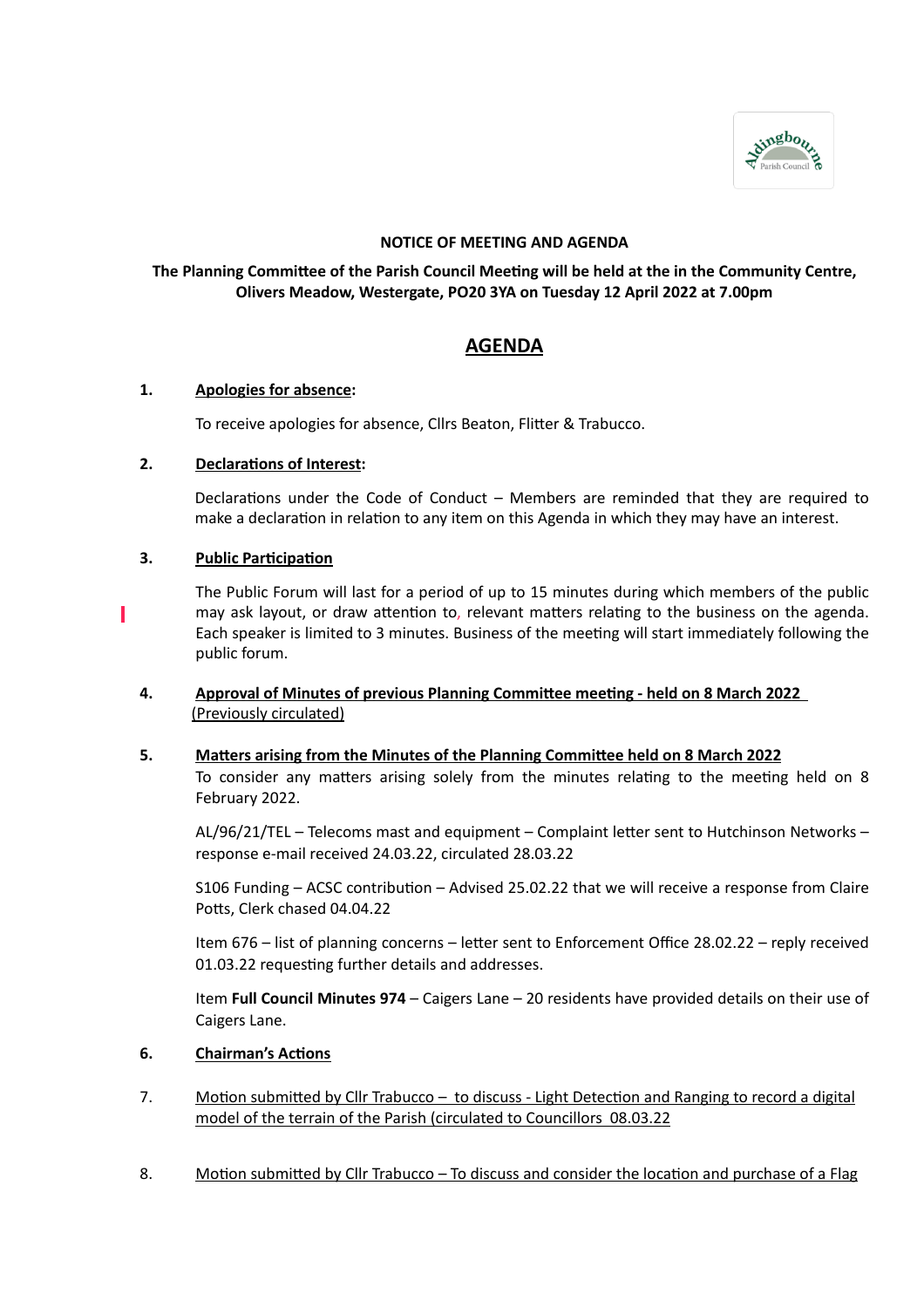## Pole (information attached).

### **9. Planning Correspondence**

To note any Planning related correspondence and agree responses as appropriate.

- To note Clerk has responded to ADC on planning decisions as per the previous minutes.
- Southern Water Expert Insight Panel Report Circulated 04.04.22.
- WSCC Highways, transport, and planning newsletter circulated to Councillors 04.04.22.
- SDNPA Planning Committee Meeting 14.04.22 circulated to Councillors 05.04.22.
- E-mail from Southern Housing Group Wings Phas2 Lees Yard request for input on road names – circulated to Councillors 29.03.22.
- ADC Housing Delivery Test letter in response received from Andrew Griffith circulated to Councillors 04.04.22.

### **10. To receive an update regarding the Aldingbourne Neighbourhood Plan**

### **11. To note matters relating to the current BEW Masterplan Consultation**

### **12. To discuss any recent Planning Applications, as noted below:**

**Application Number:** AL/18/22/PL - Circulated to Councillors 18.03.22 by M Warden and extension requested of ADC

**Address:** Lidsey Lodge Farm Sack Lane Lidsey

**Application Details:** Demolition of large agricultural buildings, removal of concrete yards and access, erection of 4 No 2 bed houses, 2 No 3 bed houses, 2 No 4 bed houses, gardens, access, parking, soft landscape, and ecology areas (resubmission following AL/75/21/PL). This application is a Departure from the Development Plan and is in CIL Zone 3 and is CIL Liable as new dwellings

To view details, click on link **[https://www1.arun.gov.uk/planrec/index.cfm?tpkey=eOcella&user\\_key\\_1=AL/18/22/](https://www1.arun.gov.uk/planrec/index.cfm?tpkey=eOcella&user_key_1=AL/18/22/PL&keyscheme=planning) [PL&keyscheme=planning](https://www1.arun.gov.uk/planrec/index.cfm?tpkey=eOcella&user_key_1=AL/18/22/PL&keyscheme=planning)** 

**Application Number:** AL/19/22/PL Circulated to Councillors 18.03.22 by M Warden and extension requested of ADC

**Address:** Hales Barn Farm Arundel Road Norton

**Application Details:** Removal of condition approved under ref AL/84/20/PD - relating to condition No 3 - Construction Management Plan

To view details, click on link